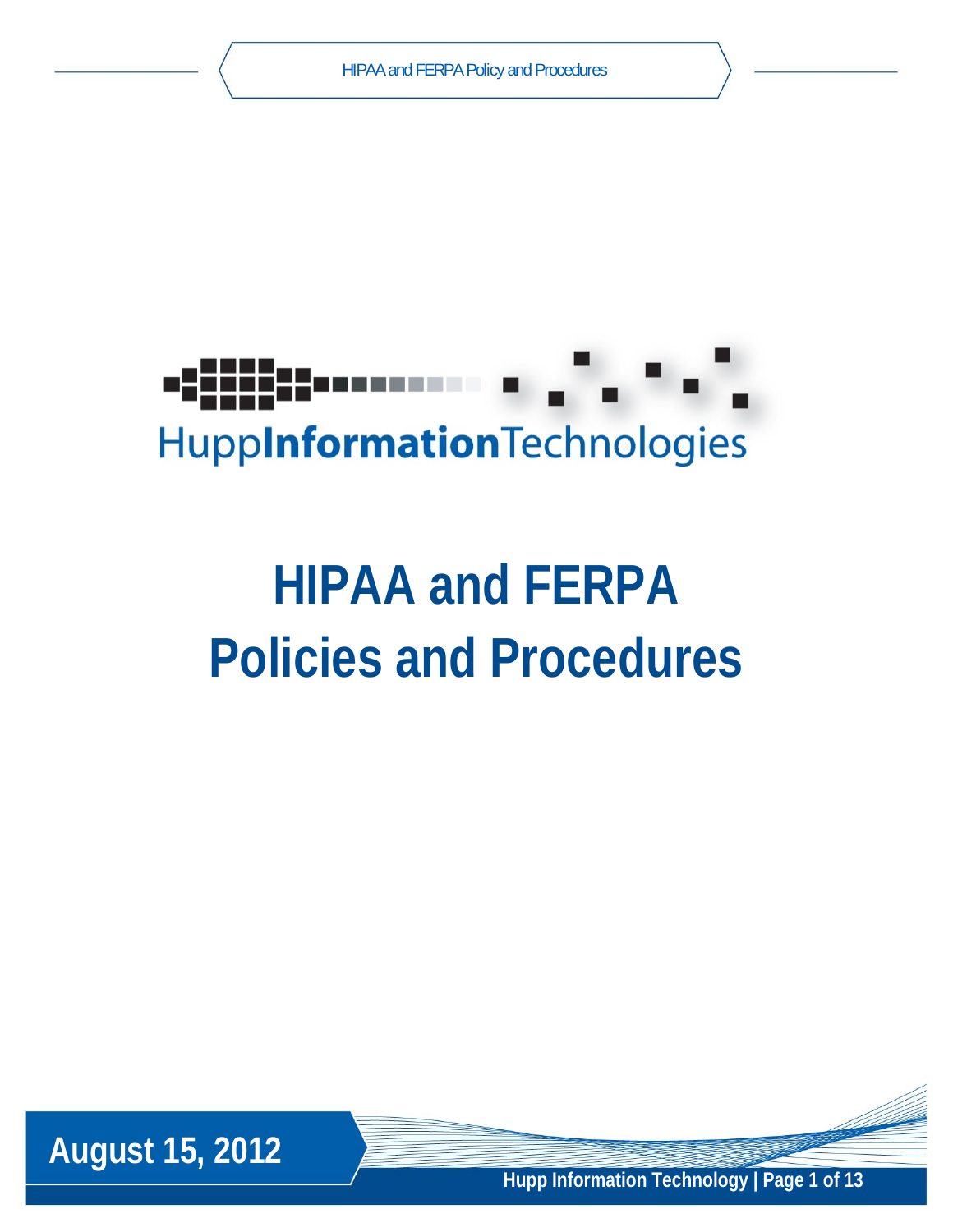## **Table of Contents**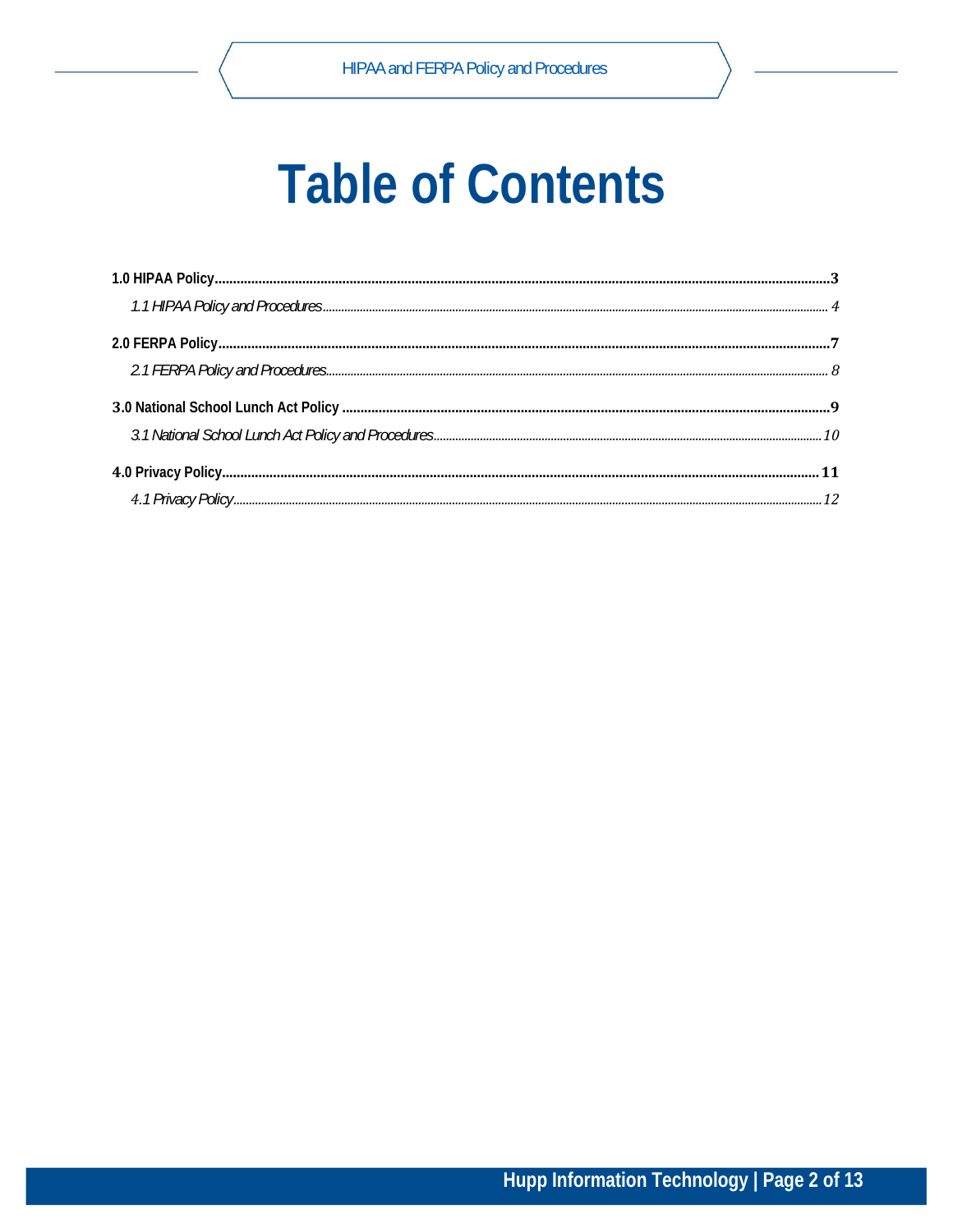## **1.0 HIPAA Policy**



**Hupp Information Technology | Page 3 of 13**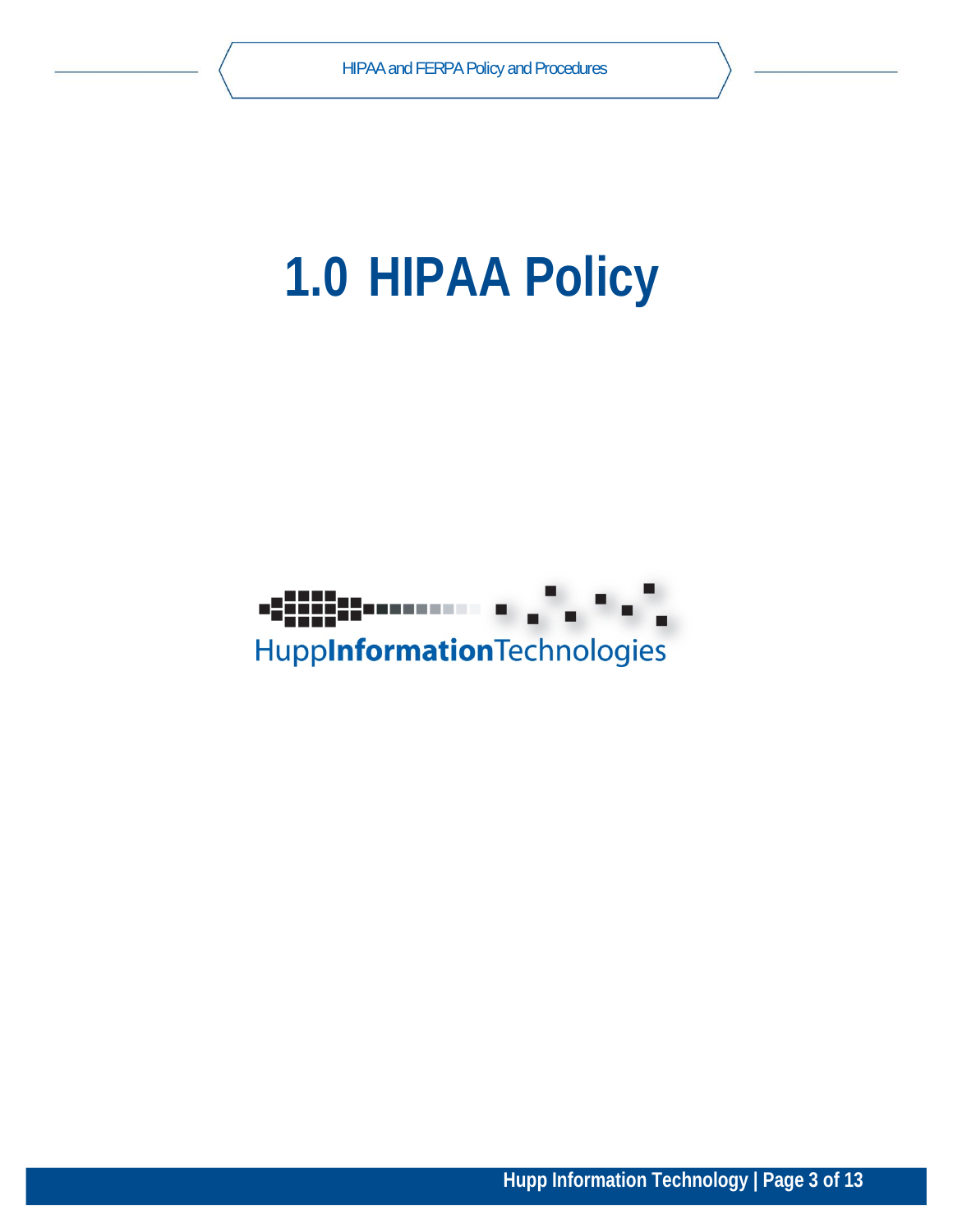## **1.1 HIPAA Policy and Procedures**

## **Purpose**

The following privacy policy is adopted to ensure that Hupp Information Technologies, Inc. ("Hupp Information Technologies") complies fully with all federal and state privacy protection laws and regulations. Protection of patient privacy is of paramount importance to this organization. Violations of any of these provisions will result in severe disciplinary action including termination of employment and possible referral for criminal prosecution.

## **Effective Date**

This policy is in effect and is updated as of August 15, 2012.

It is the policy of the Company to adopt, maintain and comply with our privacy practices of customer and end‐user data, which shall be consistent with HIPAA and Illinois law.

## **Notice of Privacy Practices**

It is the policy of the Company that a notice of our privacy policy be published on our website, and that all uses and disclosures of protected health information be done in accord with the Company's privacy policy and practices.

## **Assigning Privacy and Security Responsibilities**

It is the policy of the Company that specific individuals within our workforce are assigned the responsibility of implementing and maintaining this HIPAA Privacy Policy. Furthermore, it is the policy of the Company that these individuals will be provided sufficient resources and authority to fulfill their responsibilities. At a minimum it is the policy of the Company to designate one individual as the Privacy Official.

## **Deceased Individuals**

It is the policy of the Company that privacy protections extend to information concerning deceased individuals.

## **Minimum Necessary Use and Disclosure of Protected Health Information**

It is the policy of the Company that for all routine and recurring uses and disclosures of PHI (except for uses or disclosures made 1) to or as authorized by the customer, client or end‐user or 2) as required by law for HIPAA compliance such uses and disclosures of protected health information must be limited to the minimum amount of information needed to accomplish the purpose of the use or disclosure. It is also the policy of the Company that non‐routine uses and disclosures will be handled pursuant to established criteria. It is also the policy of the Company that all requests for protected health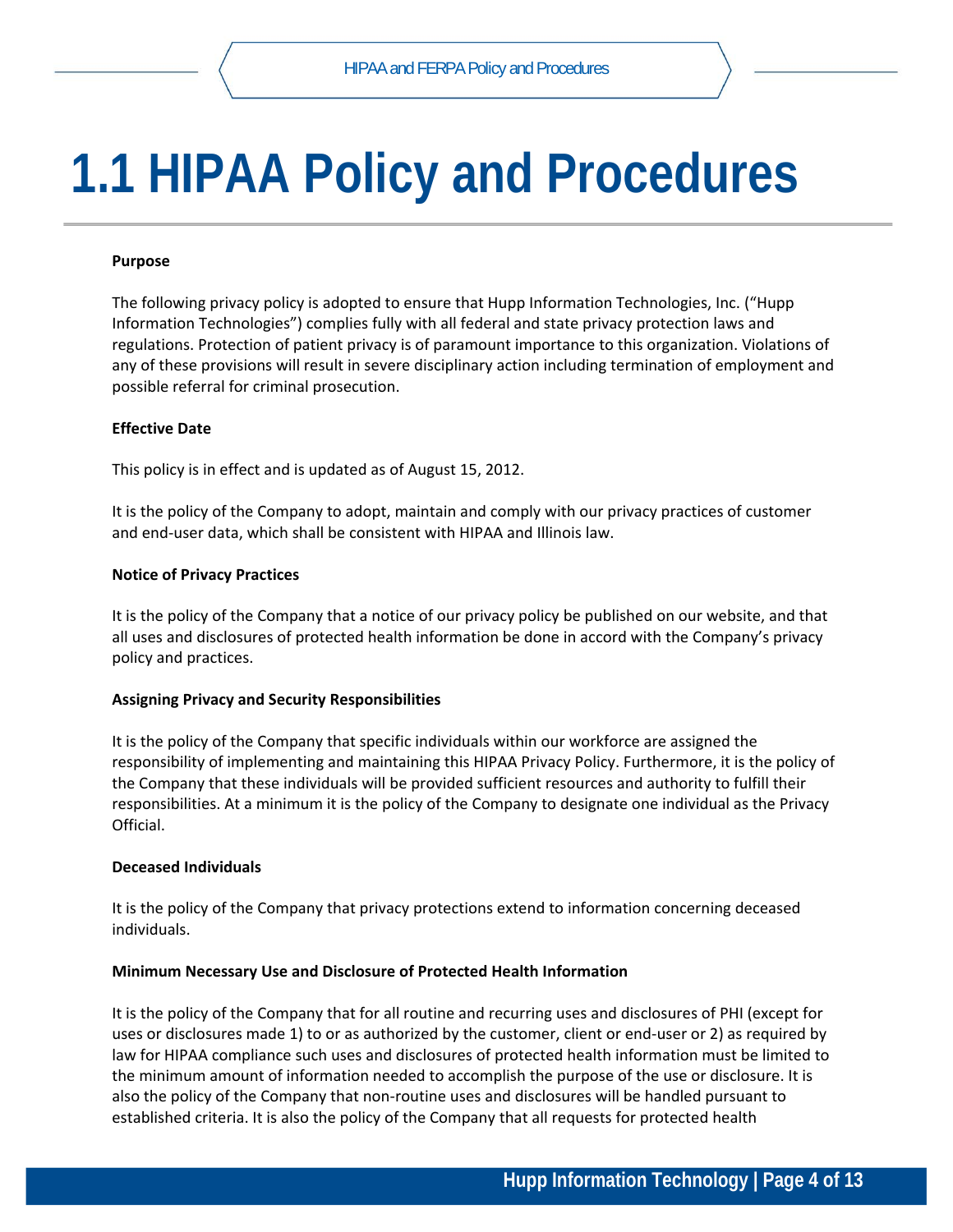information (except as specified above) must be limited to the minimum amount of information needed to accomplish the purpose of the request.

## **Marketing Activities**

It is the policy of the Company that any uses or disclosures of protected health information for marketing activities will be done only after a valid authorization is in effect.

## **Prohibited Activities‐No Retaliation or Intimidation**

It is the policy of the Company that no employee or contractor may engage in any intimidating or retaliatory acts against persons who file complaints or otherwise exercise their rights under HIPAA regulations. It is also the policy of the Company that no employee or contractor may condition payment on the provision of an authorization to disclose protected health information except as expressly authorized under federal and state regulations.

## **Responsibility**

It is the policy of the Company that the responsibility for designing and implementing procedures to implement this policy lies with the Privacy Official.

## **Verification of Identity**

It is the policy of the Company that the identity of all persons who request access to protected health information be verified before such access is granted.

## **Mitigation**

It is the policy of the Company that the effects of any unauthorized use or disclosure of protected health information be mitigated to the extent possible.

## **Safeguards**

It is the policy of the Company that appropriate physical safeguards will be in place to reasonably safeguard protected health information from any intentional or unintentional use or disclosure that is in violation of the HIPAA Privacy Rule.

## **Business Associates**

It is the policy of the Company that business associates must be contractually bound to protect health information to the same degree as set forth in this policy. It is also the policy of the Company that business associates who violate their agreement will be dealt with first by an attempt to correct the problem, and if that fails by termination of the agreement and discontinuation of services by the business associate.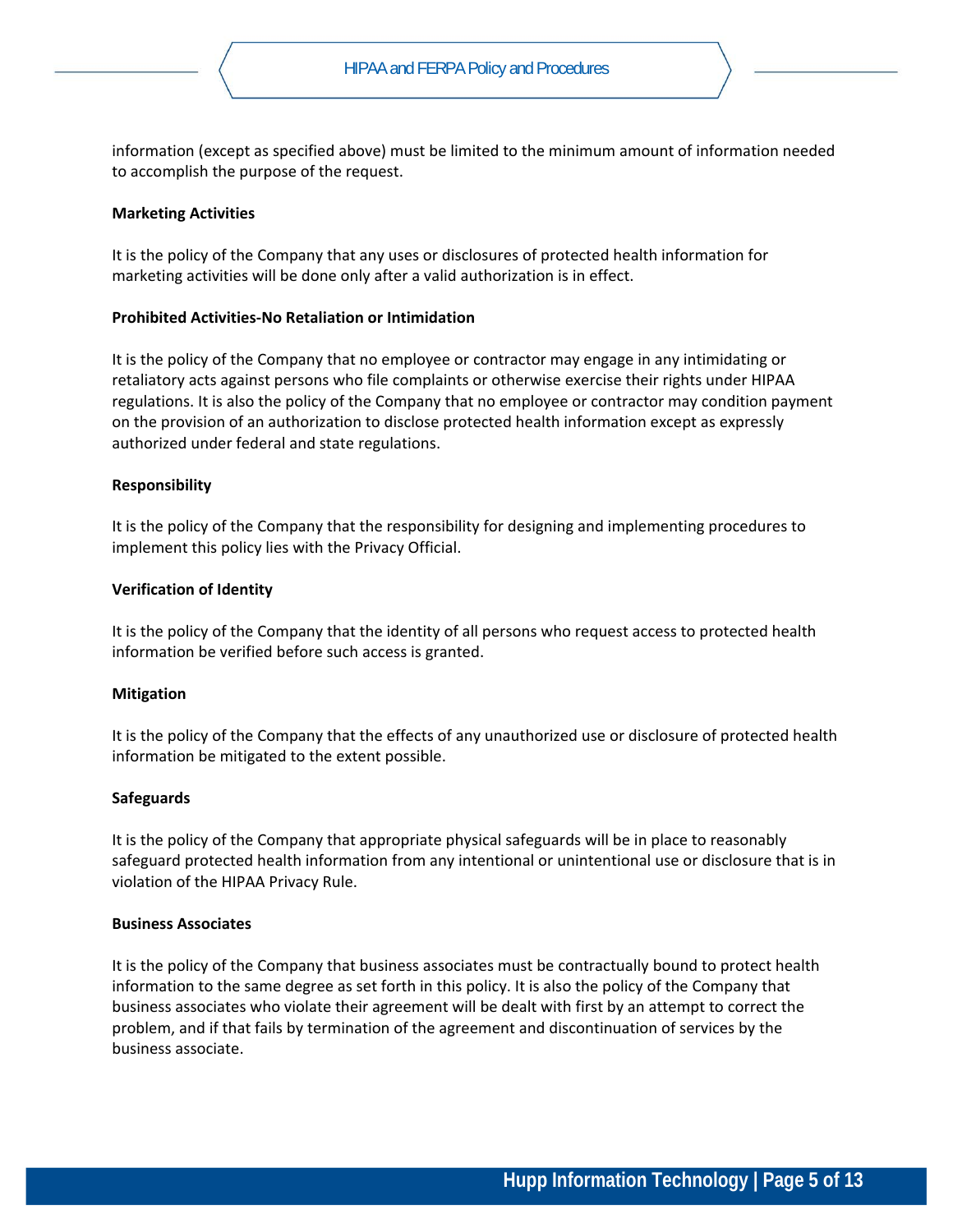## **Training and Awareness**

It is the policy of the Company that all members of our workforce has been trained by the compliance date on the policies and procedures governing protected health information and how the Company complies with the HIPAA Privacy and Security Rules. It is also the policy of the Company that new members of our workforce receive training on these matters within a reasonable time after they have joined the workforce. It is the policy of the Company to provide training should any policy or procedure related to the HIPAA Privacy and Security Rule materially change. This training will be provided within a reasonable time after the policy or procedure materially changes. Furthermore, it is the policy of the Company that training will be documented indicating participants, date and subject matter.

#### **Material Change**

It is the policy of the Company that the term "material change" for the purposes of these policies is any change in our HIPAA compliance activities.

#### **Sanctions**

It is the policy of the Company that sanctions will be in effect for any member of the workforce who intentionally or unintentionally violates any of these policies or any procedures related to the fulfillment of these policies. Such sanctions will be recorded in the individual's personnel file.

#### **Retention of Records**

It is the policy of the Company that the HIPAA Privacy Rule records retention requirement of six years will be strictly adhered to. All records designated by HIPAA in this retention requirement will be maintained in a manner that allows for access within a reasonable period of time. This records retention time requirement may be extended at this Company's discretion to meet with other governmental regulations or those requirements imposed by our professional liability carrier.

#### **Regulatory Currency**

It is the policy of the Company to remain current in our compliance program with HIPAA regulations.

## **Cooperation with Privacy Oversight Authorities**

It is the policy of the Company that oversight agencies such as the Office for Civil Rights of the Department of Health and Human Services be given full support and cooperation in their efforts to ensure the protection of health information within this Company. It is also the policy of the Company that all personnel must cooperate fully with all privacy compliance reviews and investigations.

Please refer to *Section 4.0 Privacy Policy* for more information regarding how Hupp Information Technologies shares information.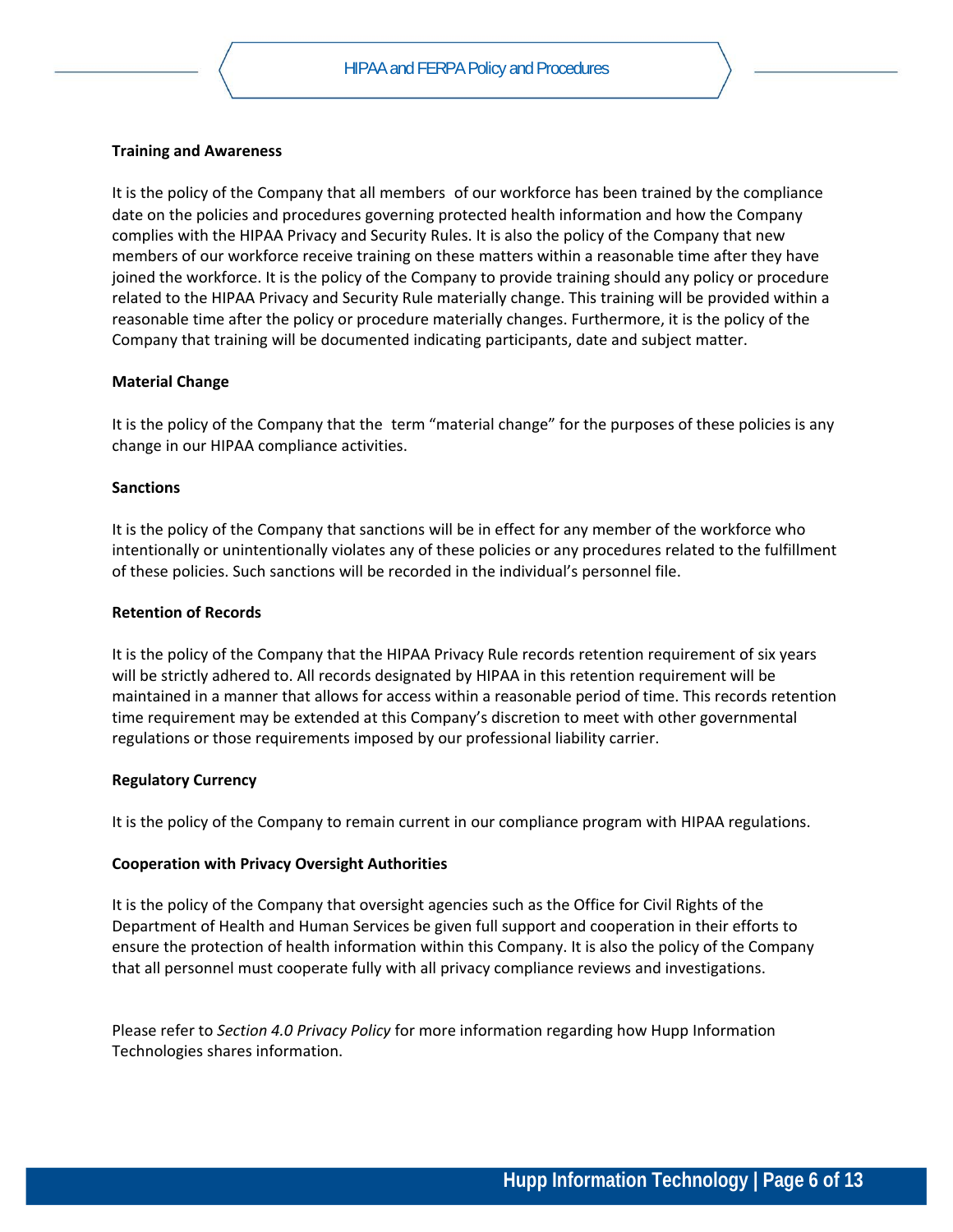## **2.0 FERPA Policy**



**Hupp Information Technology | Page 7 of 13**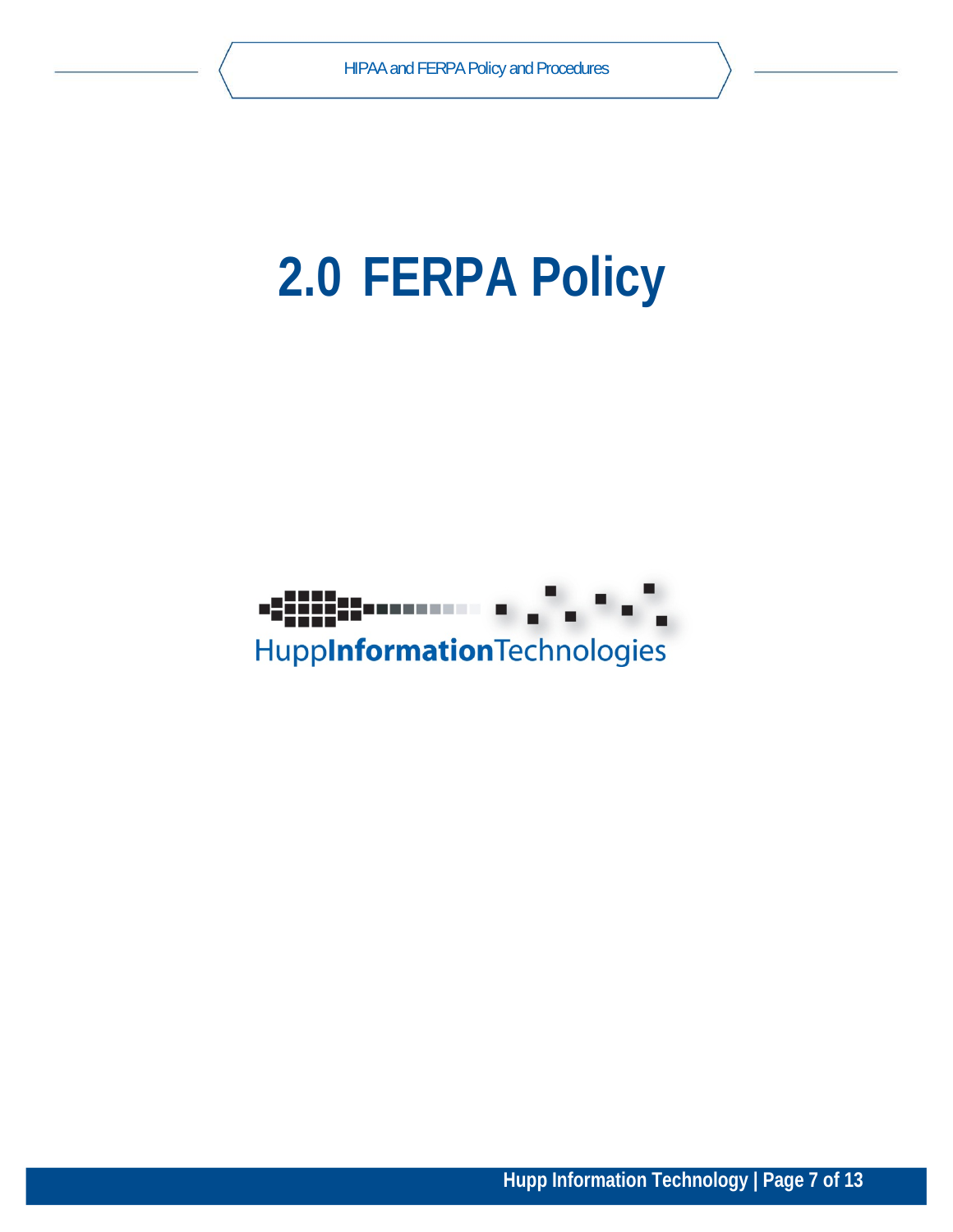## **2.1 FERPA Policy and Procedures**

#### **Purpose**

Hupp Information Technologies (HIT) understands that certain information about students will be contained in records maintained by HIT solutions and that this information may be considered confidential by reason of the Family and Educational Rights and Privacy Act of 1974 (20 U.S. C. 1232g) (FERPA) unless valid consent is obtained from students or their legal guardians. Accordingly, Hupp Information Technologies uses all commercially reasonable administrative, physical and technical standards to ensure that no unauthorized person gains access to any student information that may be considered confidential under FERPA. HIT also uses all commercially reasonable efforts to ensure that HIT does not inadvertently disclose any student information that may be considered confidential under FERPA to anyone other than personnel within the organization or other individuals that have been authorized by the organization to access such information through the use of HIT solutions, authorized representatives of federal or state governments for the audit and evaluation of federal and state supported programs or other persons as required by law.

Please refer to *Section 4.0 Privacy Policy* for more information regarding how Hupp Information Technologies shares information.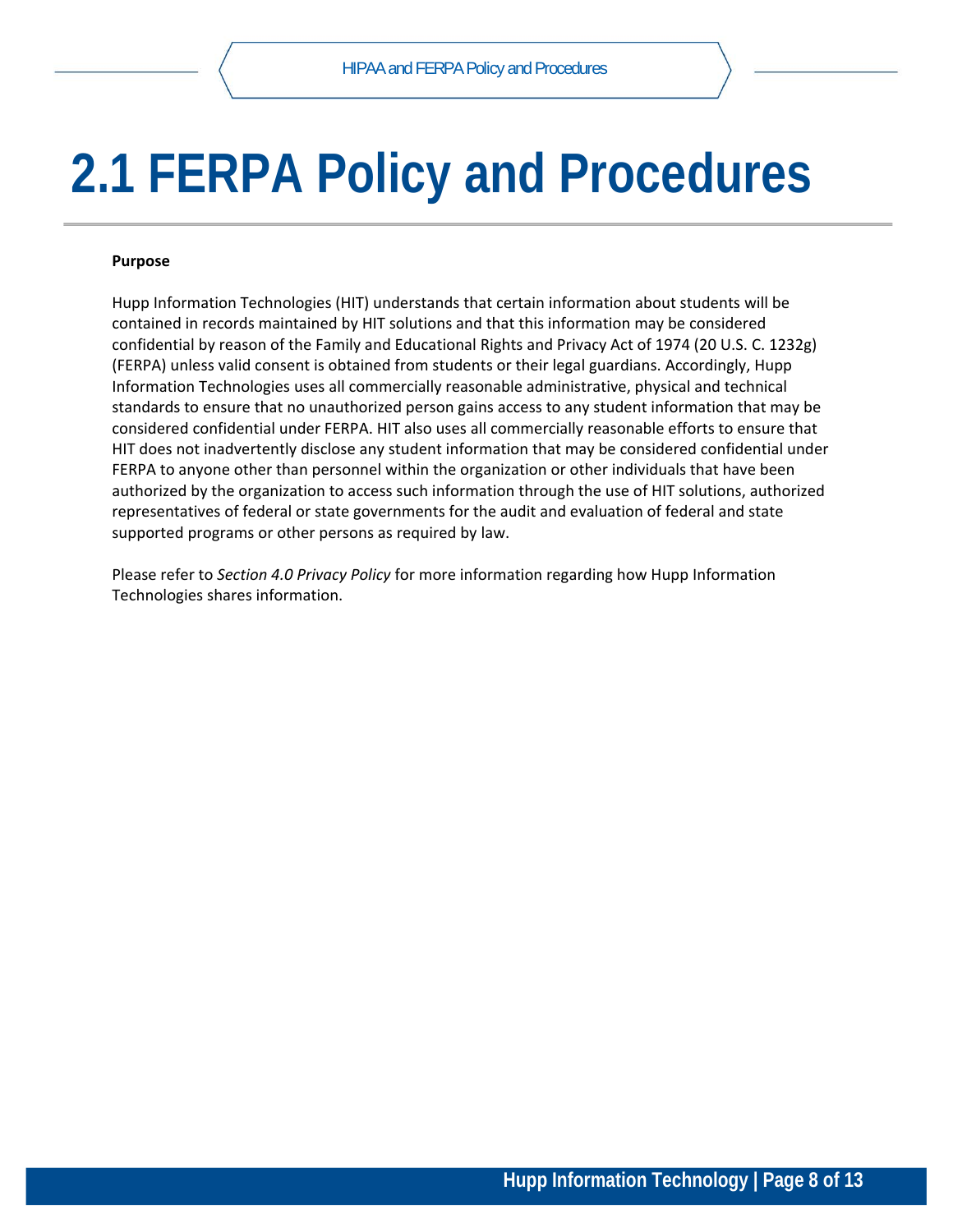## **3.0 National School Lunch Act Policy**



**Hupp Information Technology | Page 9 of 13**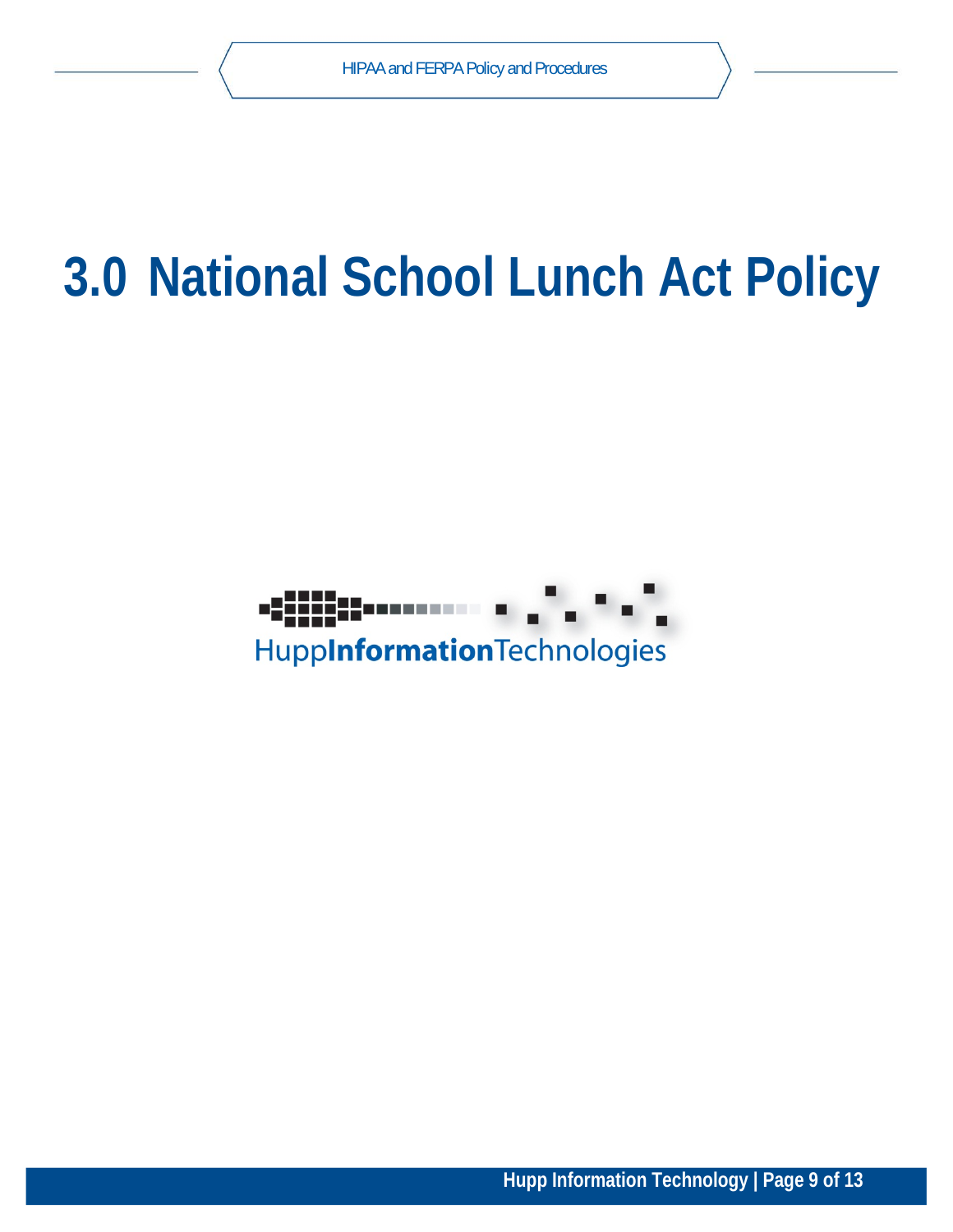## **3.1 National School Lunch Act Policy**

## **Purpose**

Various Hupp Information Technologies, Inc. (HIT) systems collect a large amount of valuable data, including personally identifiable data, and takes seriously the responsibility of maintaining this data in a way that is secure and respects the privacy of parents, students, and teachers. When used correctly, analysis of this data serves to inform program evaluation and innovation and, ultimately, to push the learning of students forward. This policy is intended to serve as a guideline on how that data is used and protected.

## **Policy**

Pursuant to the federal Family Education Rights and Privacy Act (FERPA) and its implementing regulations, as well as the federal National School Lunch Act and the United States Department of Agriculture's (USDA) implementing regulations and guidance, HIT follows a very detailed and specific Privacy Policy. This Privacy Policy is intended to comply with the previously mentioned federal acts with the intent of providing data protection and security to the covered parties.

Please refer to *Section 4.0 Privacy Policy* for more information regarding how Hupp Information Technologies shares information.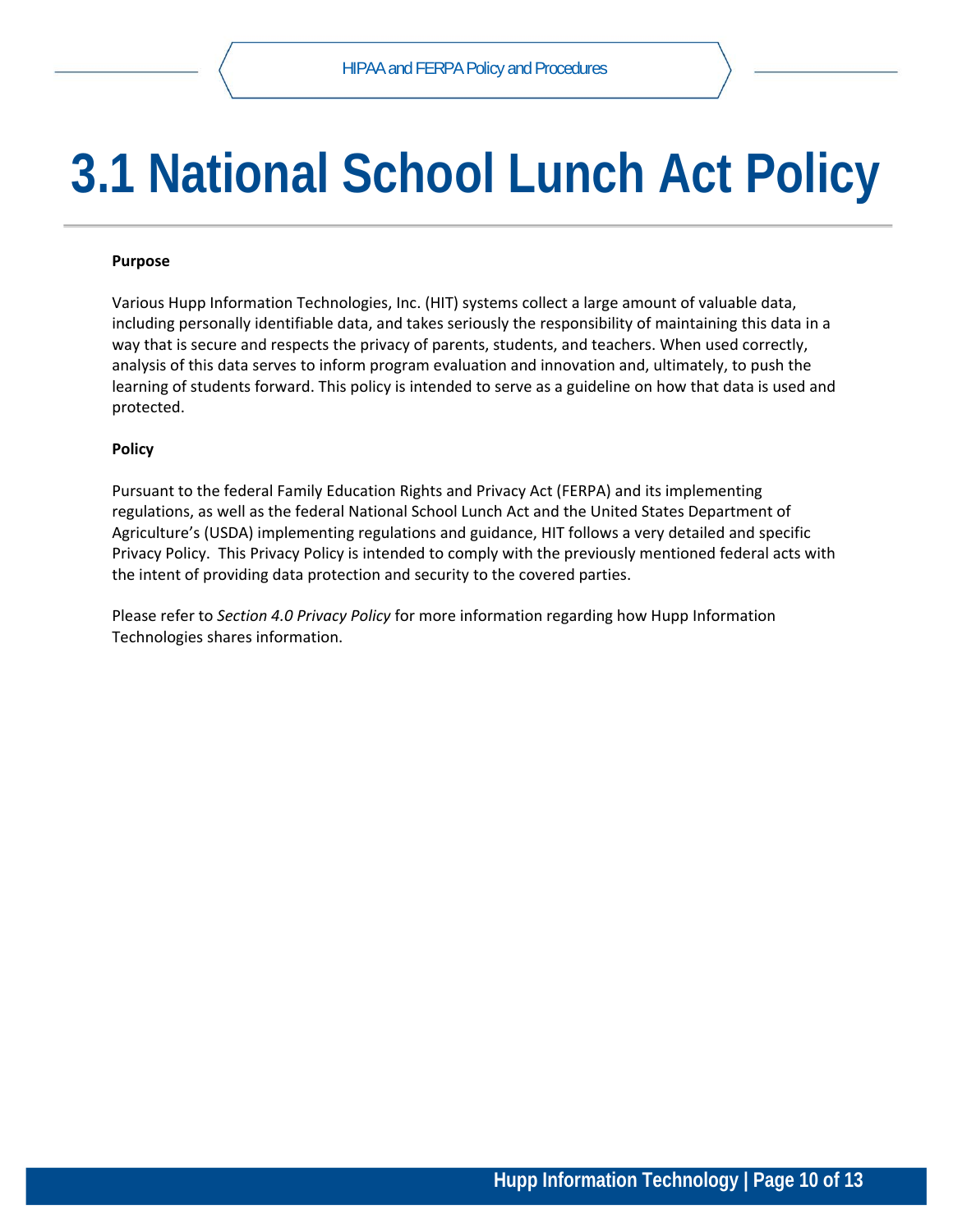## **4.0 Privacy Policy**



**Hupp Information Technology | Page 11 of 13**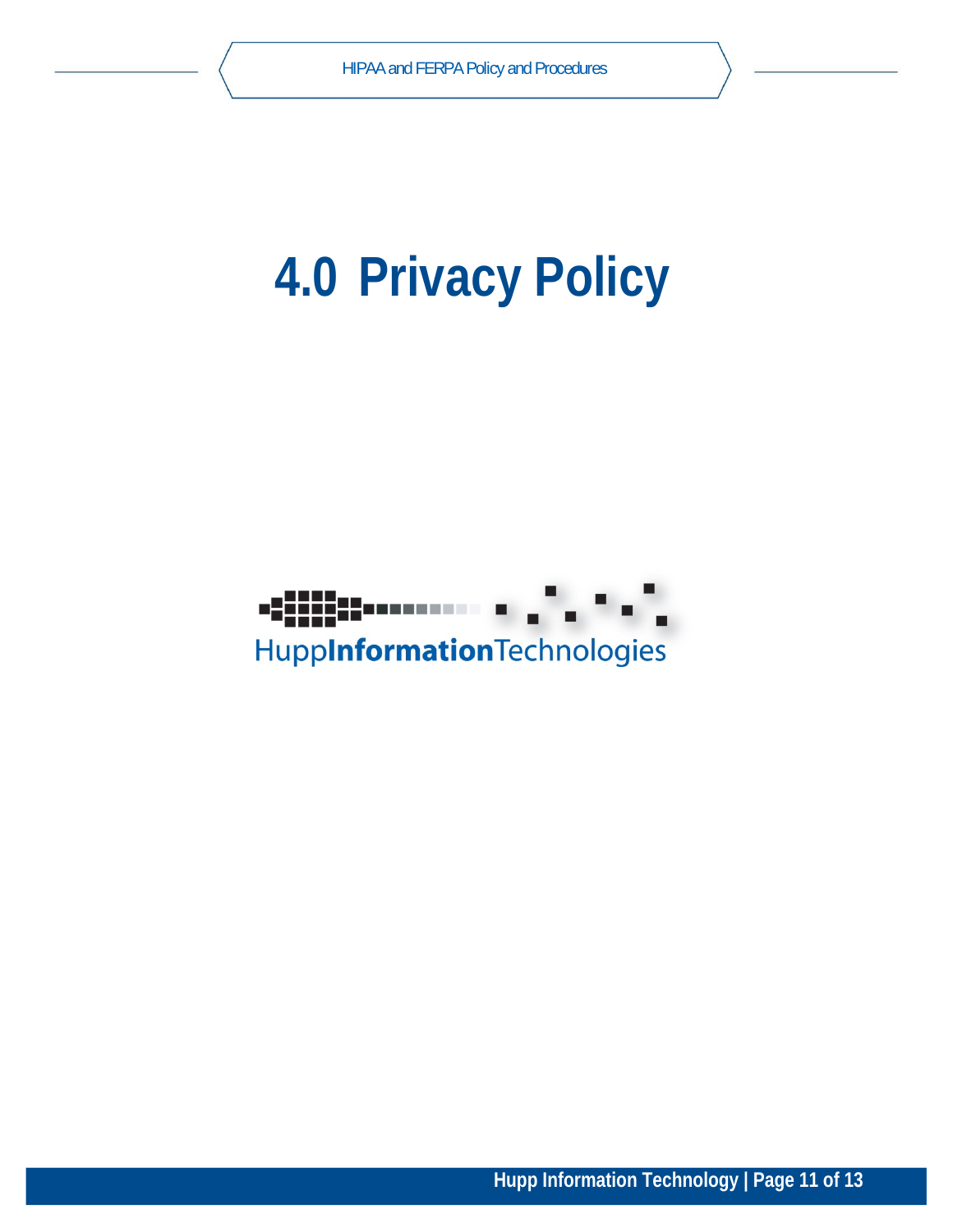## **4.1 Privacy Policy**

#### **Privacy Policy**

Hupp Information Technologies, Inc. ("Hupp Information Technologies") is committed to maintaining the confidence and trust of its users, and accordingly maintains the following Privacy Policy to protect any personal information to which Hupp Information Technologies may have access. These policies and procedures are also available at www.huppinfotech.com.

#### **Collection and Use of Information**

While using solutions implemented by Hupp Information Technologies, users may be asked to provide certain information about themselves by completing and submitting an online form. If you elect to engage in these activities, Hupp Information Technologies may ask that personal information be provided, such as first name, last name, mailing address, e‐mail address, job title, department, telephone and fax numbers, or other personal information.

When using a HIT solution, Hupp Information Technologies or third parties authorized by Hupp Information Technologies may also collect certain technical and routing information about the accessing computer to facilitate use of the solution site and its services. For example, HIT may track variables such as browser type, operating system, CPU speed, and the Internet Protocol (IP) address of the computer. HIT may use these variables to facilitate and track the use of the solution and its services. Hupp Information Technologies may also use these variables to measure traffic patterns.

At times, Hupp Information Technologies may also employ the use of cookies to compile aggregate data about site traffic and site interaction so that HIT can offer better site experiences and tools in the future. A cookie is a small piece of computer code that enables web servers to identify users. Cookies do not store any information that has been provided to the site. They are simply identifiers. Users have the ability to delete cookie files at any time or avoid cookies by configuring the browser to reject them or to notify when a cookie is being placed on the hard drive.

HIT only uses the information that is provided through the solution site to help improve services to clients. HIT does not sell, trade, or otherwise transfer to outside parties any personally identifiable information. This does not include trusted third parties who assist in operating the site, conducting HIT business, or servicing HIT clients, as long as said parties agree to keep all such information confidential. HIT may also release information when HIT believes the release is appropriate to comply with the law, enforce site policies, or protect HIT or others rights, property, or safety.

#### **Security of Personal Information**

Hupp Information Technologies has implemented security features throughout the site to prevent the unauthorized release of or access to personal information. Please be advised, however, that although Hupp Information Technologies has attempted to create a secure and reliable site, the confidentiality of any communication or material transmitted to or from Hupp Information Technologies via the Site or